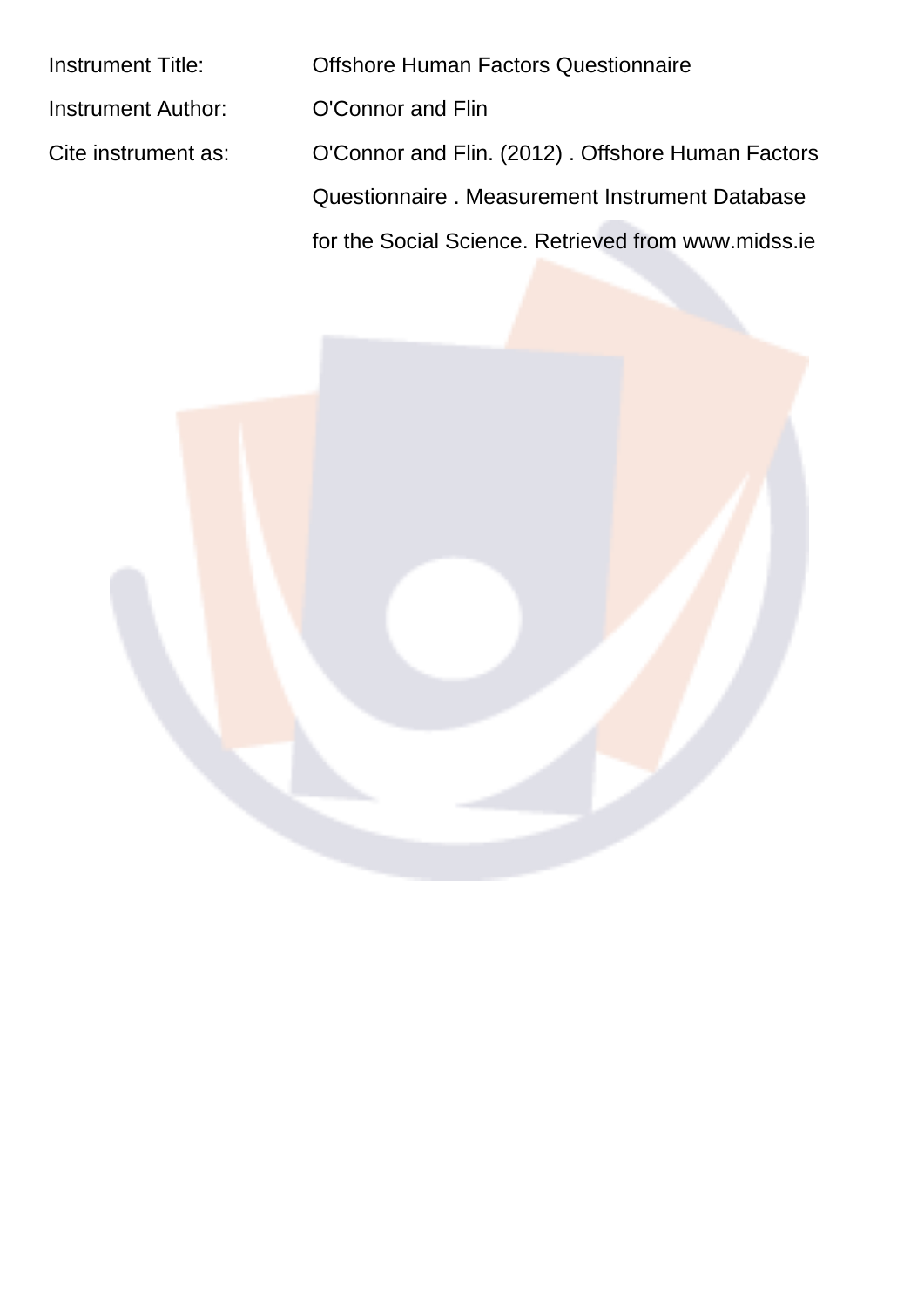| <b>Statement</b>                                                                                                                                           | Strongly<br>disagree | Disagree       | Neutral | Agree          | Strongly<br>agree |
|------------------------------------------------------------------------------------------------------------------------------------------------------------|----------------------|----------------|---------|----------------|-------------------|
| 1. Team members should avoid disagreeing with others.                                                                                                      | 1                    | $\overline{2}$ | 3       | 4              | 5                 |
| 2. It is important to avoid negative comments about the<br>procedures and techniques of other team members.                                                | $\mathbf{1}$         | $\overline{2}$ | 3       | 4              | 5                 |
| 3. Before commencing a job, I consider potential<br>problems which may occur and think about how I could<br>solve them.                                    | $\mathbf{1}$         | $\overline{2}$ | 3       | 4              | 5                 |
| 4. I am more likely to make judgement errors when<br>working under pressure                                                                                | $\mathbf{1}$         | $\overline{2}$ | 3       | $\overline{4}$ | 5                 |
| 5. Good communication and crew co-ordination are as<br>important as technical proficiency.                                                                 | $\mathbf{1}$         | $\overline{2}$ | 3       | $\overline{4}$ | 5                 |
| 6. I do not always assume that those that are more<br>senior, or have more experience than me, are correct                                                 | $\mathbf{1}$         | $\overline{2}$ | 3       | $\overline{4}$ | 5                 |
| 7. We should be aware of and sensitive to the personal<br>and work-related problems of other team members.                                                 | $\mathbf{1}$         | $\overline{2}$ | 3       | $\overline{4}$ | 5                 |
| 8. If I am interrupted while carrying out a procedure, I<br>will always back up a few steps or start again to ensure<br>that I have not made a mistake.    | $\mathbf{1}$         | $\overline{2}$ | 3       | $\overline{4}$ | 5                 |
| 9. The OIM should take control and make all decisions<br>in emergency and non-standard situations.                                                         | $\mathbf{1}$         | $\overline{2}$ | 3       | $\overline{4}$ | 5                 |
| 10. My performance is affected by working with others<br>less experienced or capable than me                                                               | $\mathbf{1}$         | $\overline{2}$ | 3       | 4              | 5                 |
| 11. Even if $I$ am in a hurry, I try to listen and not<br>interrupt or "talk over" others                                                                  | $\mathbf{1}$         | $\overline{2}$ | 3       | $\overline{4}$ | 5                 |
| 12. Team members should not question the decisions or<br>actions of the OIM or senior supervisor except when<br>they threaten the safety of the operation. | $\mathbf{1}$         | $\overline{c}$ | 3       | $\overline{4}$ | 5                 |
| 13. Even when fatigued, I perform effectively during<br>critical phases of work.                                                                           | 1                    | $\overline{2}$ | 3       | 4              | 5                 |
| 14. I am embarrassed when I make a mistake in front of<br>other workmates                                                                                  | 1                    | 2              | 3       | 4              | 5                 |
| 15. A debriefing should not only focus on negative<br>outcomes, but should also include positives.                                                         | 1                    | $\overline{2}$ | 3       | 4              | 5                 |
| 16. I never take safety critical decisions of which I am<br>not confident.                                                                                 | 1                    | $\overline{2}$ | 3       | 4              | 5                 |
| 17. Team members should recognise fatigue and take<br>specific steps to help maintain team alertness                                                       | 1                    | $\overline{2}$ | 3       | $\overline{4}$ | 5                 |
| 18. Supervisors who encourage suggestions from team<br>members are weak leaders                                                                            | 1                    | $\overline{2}$ | 3       | 4              | 5                 |

## **The Offshore Crew Resource Management Questionnaire**